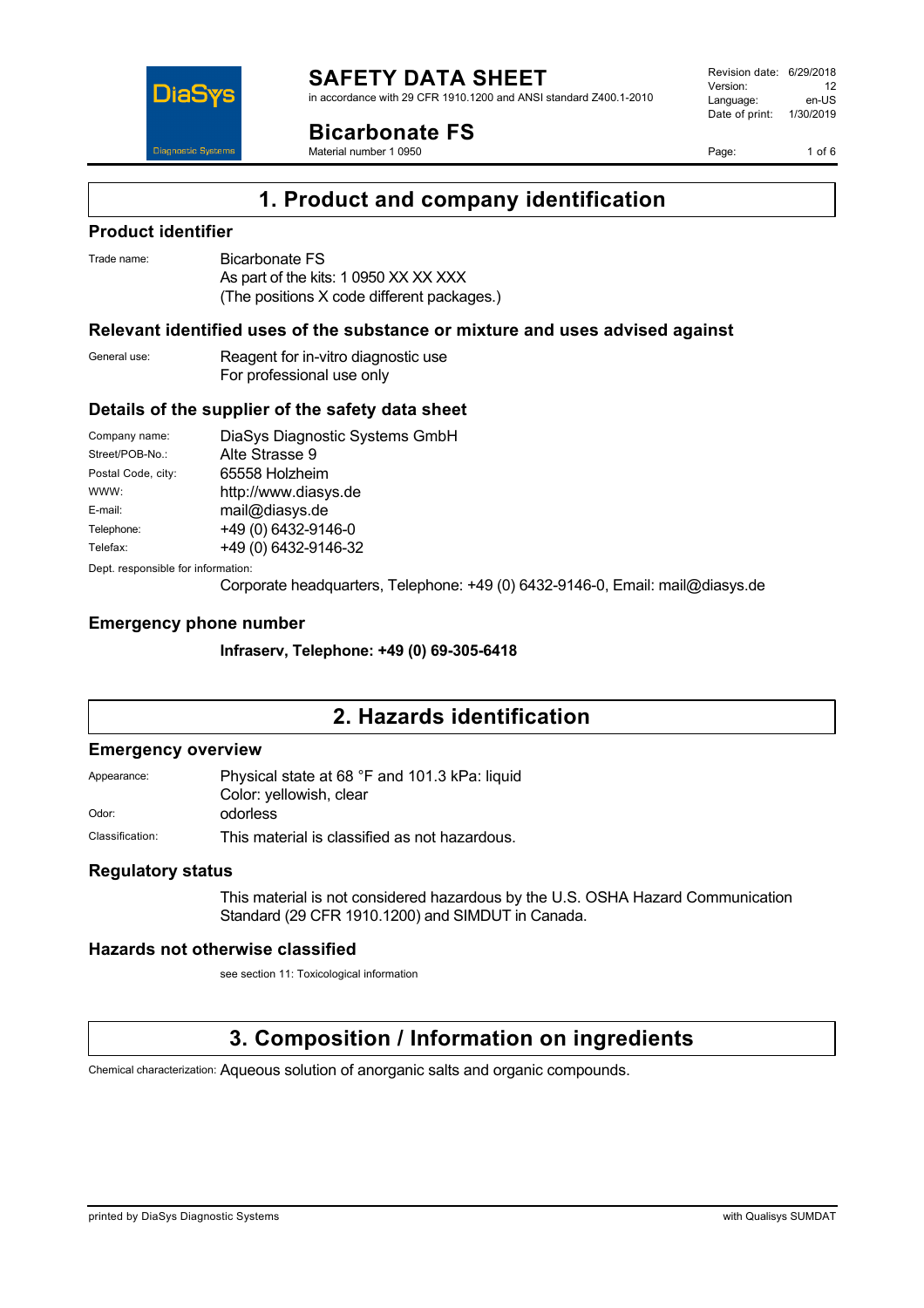

# **SAFETY DATA SHEET**

in accordance with 29 CFR 1910.1200 and ANSI standard Z400.1-2010

**Bicarbonate FS**

Material number 1 0950

Page: 2 of 6

Relevant ingredients:

| CAS No.          | Designation                            | Content | Classification                                                                                              |
|------------------|----------------------------------------|---------|-------------------------------------------------------------------------------------------------------------|
| CAS<br>9002-93-1 | Octylphenoxypolyethoxyethanol < 0.01 % |         | Acute Toxicity - oral - Category 4.<br>Eye Damage - Category 1.<br>Aquatic toxicity - chronic - Category 2. |

Additional information: Contains Sodium azide (0.8 g/L) as preservative.

## **4. First aid measures**

| In case of inhalation:                             | Provide fresh air. Seek medical treatment in case of troubles.                                                                                                                                                                                        |  |
|----------------------------------------------------|-------------------------------------------------------------------------------------------------------------------------------------------------------------------------------------------------------------------------------------------------------|--|
| Following skin contact:                            | Remove residues with water. In case of skin irritation, consult a physician.                                                                                                                                                                          |  |
| After eye contact:                                 | Immediately flush eyes with plenty of flowing water for 10 to 15 minutes holding eyelids<br>apart. In case of troubles or persistent symptoms, consult an opthalmologist.                                                                             |  |
| After swallowing:                                  | Rinse mouth thoroughly with water. Do not induce vomiting without medical advice.<br>Have victim drink large quantities of water, with active charcoal if possible. Never give<br>anything by mouth to an unconscious person. Seek medical attention. |  |
| Most important symptoms/effects, acute and delayed |                                                                                                                                                                                                                                                       |  |

No data available

### **Information to physician**

Treat symptomatically.

# **5. Fire fighting measures**

Flash point/flash point range:

not combustible

Auto-ignition temperature: No data available

Suitable extinguishing media:

Product is non-combustible. Extinguishing materials should therefore be selected according to surroundings.

### **Specific hazards arising from the chemical**

Fires in the immediate vicinity may cause the development of dangerous vapors. In case of fire may be liberated: Nitrogen oxides (NOx), sulphur oxides, carbon monoxide and carbon dioxide.

Protective equipment and precautions for firefighters:

In case of surrounding fires: Wear self-contained breathing apparatus.

Additional information: Do not allow fire water to penetrate into surface or ground water.

| 6. Accidental release measures |                                                                                                                                                                                        |  |
|--------------------------------|----------------------------------------------------------------------------------------------------------------------------------------------------------------------------------------|--|
| Personal precautions:          | Avoid contact with the substance. Wear appropriate protective equipment. Do not breathe<br>vapors. Provide adequate ventilation.                                                       |  |
| Environmental precautions:     |                                                                                                                                                                                        |  |
|                                | Do not allow to penetrate into soil, waterbodies or drains.                                                                                                                            |  |
| Methods for clean-up:          | Soak up with absorbent materials such as sand, siliceus earth, acid- or universal binder.<br>Store in special closed containers and dispose of according to ordinance. Final cleaning. |  |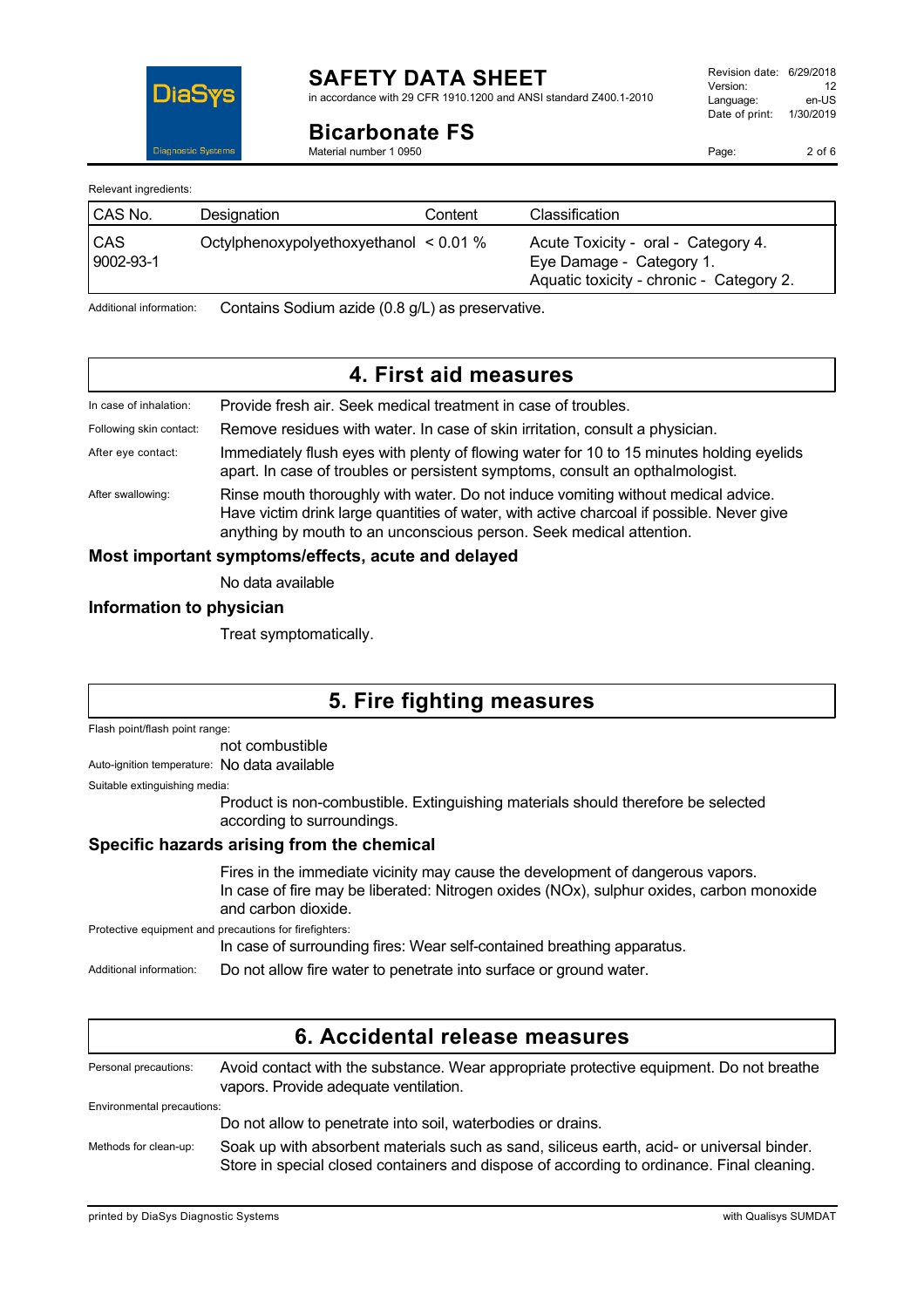

## **SAFETY DATA SHEET**

in accordance with 29 CFR 1910.1200 and ANSI standard Z400.1-2010

**Bicarbonate FS**

Material number 1 0950

Revision date: 6/29/2018 Version: 12<br>Language: en-LIS Language: Date of print: 1/30/2019

Page: 3 of 6

# **7. Handling and storage**

### **Handling**

Advices on safe handling: Provide adequate ventilation, and local exhaust as needed. Avoid contact with skin and eyes. Wear appropriate protective equipment. Keep all containers, equipment and working place clean.

### **Storage**

Requirements for storerooms and containers:

Keep containers tightly closed and at a temperature between 35.6 °F and 46.4 °F. Protect from light. Do not freeze. Keep sterile.

Hints on joint storage: Do not store together with: acids, alkalis

## **8. Exposure controls / personal protection**

### **Engineering controls**

Provide good ventilation and/or an exhaust system in the work area. See also information in chapter 7, section storage.

### **Personal protection equipment (PPE)**

| Eye/face protection             | Tightly sealed goggles according to OSHA Standard - 29 CFR: 1910.133 or ANSI<br>Z87.1-2010. OSHA Standard - 29 CFR: 1910.133 or ANSI Z87.1-2003                                              |
|---------------------------------|----------------------------------------------------------------------------------------------------------------------------------------------------------------------------------------------|
| Skin protection                 | Wear suitable protective clothing.                                                                                                                                                           |
|                                 | Protective gloves according to OSHA Standard - 29 CFR: 1910.138. OSHA Standard - 29<br>CFR: 1910.138                                                                                         |
|                                 | Glove material: Nitrile rubber - Breakthrough time: >480 min.<br>Observe glove manufacturer's instructions concerning penetrability and breakthrough time.                                   |
| Respiratory protection:         | When vapors form, use respiratory protection.                                                                                                                                                |
| General hygiene considerations: |                                                                                                                                                                                              |
|                                 | Avoid contact with skin, eyes, and clothing. Change contaminated clothing. Wash<br>contaminated clothing prior to re-use. Do not breathe vapors. Wash hands before breaks<br>and after work. |

## **9. Physical and chemical properties**

### **Information on basic physical and chemical properties**

| Appearance:                              | Physical state at 68 °F and 101.3 kPa: liquid<br>Color: yellowish, clear |
|------------------------------------------|--------------------------------------------------------------------------|
| Odor:                                    | odorless                                                                 |
| Odor threshold:                          | No data available                                                        |
| pH value:                                | at 77 °F: 7.4                                                            |
| Melting point/freezing point:            | No data available                                                        |
| Initial boiling point and boiling range: | No data available                                                        |
| Flash point/flash point range:           | not combustible                                                          |
| Evaporation rate:                        | No data available                                                        |
| Flammability:                            | No data available                                                        |
| Explosion limits:                        | No data available                                                        |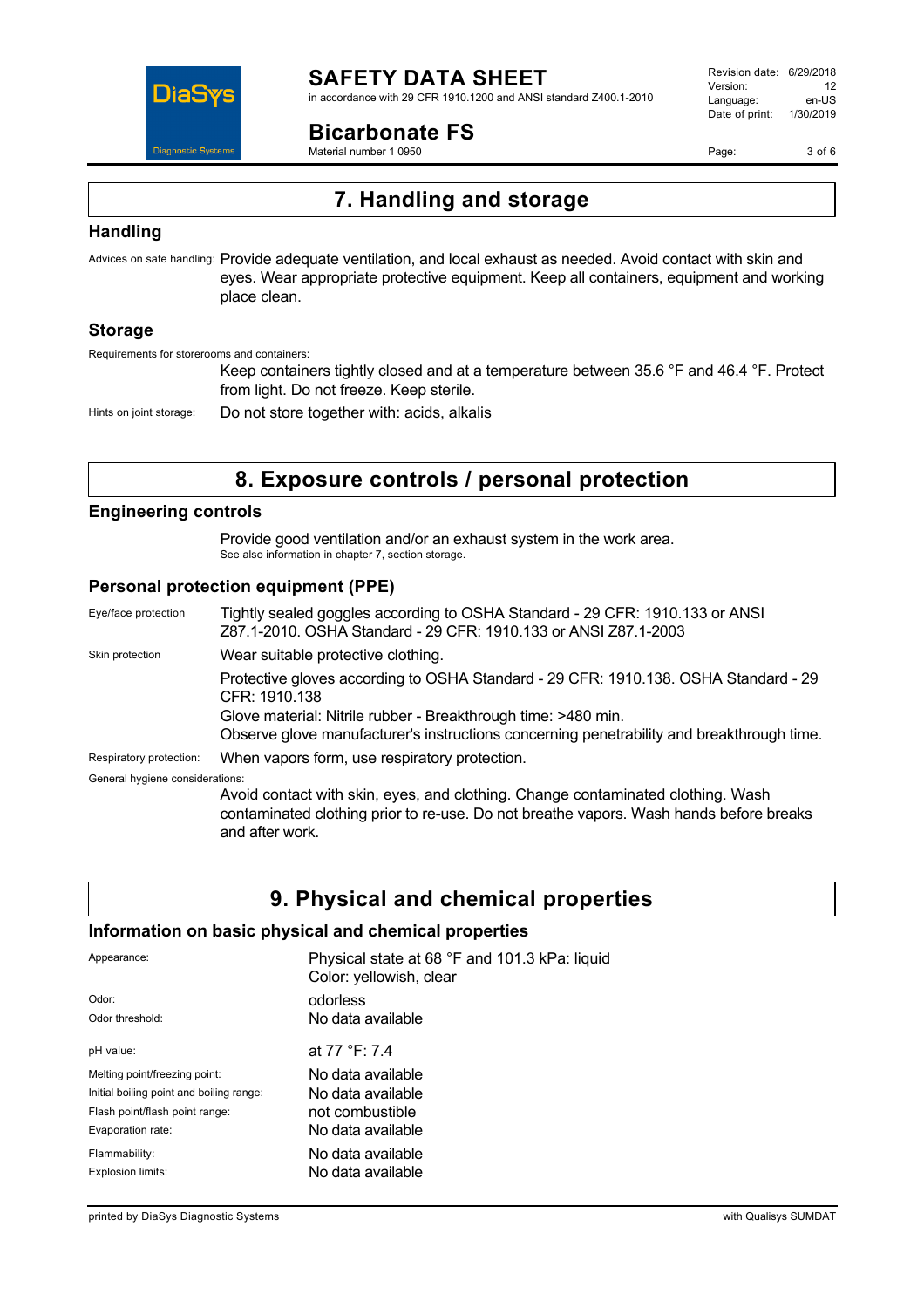

# **SAFETY DATA SHEET**

in accordance with 29 CFR 1910.1200 and ANSI standard Z400.1-2010

### **Bicarbonate FS**

Material number 1 0950

| Vapor pressure:                         | No data available.                   |
|-----------------------------------------|--------------------------------------|
| Vapor density:                          | No data available                    |
| Density:                                | at 68 $\degree$ F: approx. 1.13 g/mL |
| Water solubility:                       | completely miscible                  |
| Partition coefficient: n-octanol/water: | No data available                    |
| Auto-ignition temperature:              | No data available.                   |
| Thermal decomposition:                  | No data available                    |
| Additional information:                 | No data available                    |

# **10. Stability and reactivity**

| Reactivity:                        | No data available                                                                              |
|------------------------------------|------------------------------------------------------------------------------------------------|
| Chemical stability:                | Stable under recommended storage conditions.                                                   |
| Possibility of hazardous reactions | No hazardous reactions known. Hazardous polymerisation will not occur                          |
| Conditions to avoid:               | Protect against heat /sun rays.                                                                |
| Incompatible materials:            | Acids, alkalis                                                                                 |
| Hazardous decomposition products:  | No hazardous decomposition products when regulations for storage and handling are<br>observed. |
| Thermal decomposition:             | No data available                                                                              |

# **11. Toxicological information**

### **Toxicological tests**

| Toxicological effects: | Acute toxicity (oral): Lack of data.                              |
|------------------------|-------------------------------------------------------------------|
|                        | Acute toxicity (dermal): Lack of data.                            |
|                        | Acute toxicity (inhalative): Lack of data.                        |
|                        | Skin corrosion/irritation: Lack of data.                          |
|                        | Serious eye damage/irritation: Lack of data.                      |
|                        | Sensitisation to the respiratory tract: Lack of data.             |
|                        | Skin sensitisation: Lack of data.                                 |
|                        | Germ cell mutagenicity/Genotoxicity: Lack of data.                |
|                        | Carcinogenicity: Lack of data.                                    |
|                        | Reproductive toxicity: Lack of data.                              |
|                        | Effects on or via lactation: Lack of data.                        |
|                        | Specific target organ toxicity (single exposure): Lack of data.   |
|                        | Specific target organ toxicity (repeated exposure): Lack of data. |
|                        | Aspiration hazard: Lack of data.                                  |
|                        |                                                                   |

Revision date: 6/29/2018 Version: 12<br>
Language: en-US Language: Date of print: 1/30/2019

Page: 4 of 6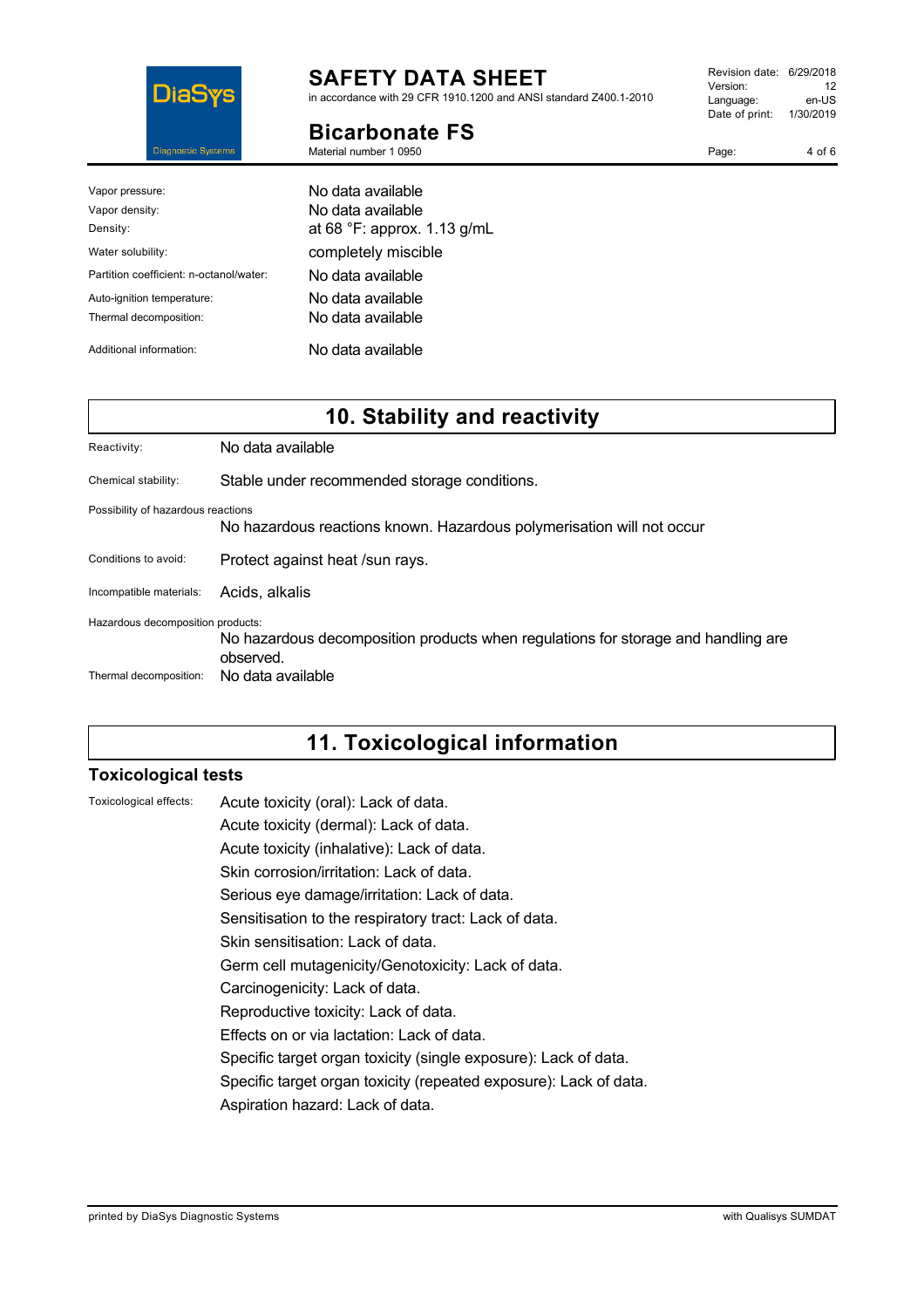

#### **SAFETY DATA SHEET** in accordance with 29 CFR 1910.1200 and ANSI standard Z400.1-2010

## **Bicarbonate FS**

Material number 1 0950

| Revision date: 6/29/2018 |           |
|--------------------------|-----------|
| Version:                 | 12        |
| Language:                | en-US     |
| Date of print:           | 1/30/2019 |
|                          |           |

Page: 5 of 6

Other information: Information about Sodium azide: LD50 Rat, oral: 27 mg/kg LD50 Rabbit, dermal: 20 mg/kg. After resorption of toxic quantities: headache, dizziness, nausea, cough, vomiting, spasms, breathing paralysis, CNS disorders, low blood pressure, cardiovascular failure, unconsciousness, collapse.

# **12. Ecological information**

#### **Ecotoxicity**

Further details: No data available

### **Mobility in soil**

No data available

### **Persistence and degradability**

Further details: No data available

### **Additional ecological information**

General information: Do not allow to enter into ground-water, surface water or drains.

## **13. Disposal considerations**

#### **Product**

Recommendation: Special waste. Dispose of waste according to applicable legislation.

### **Contaminated packaging**

Recommendation: Dispose of waste according to applicable legislation. Non-contaminated packages may be recycled.

## **14. Transport information**

### **USA: Department of Transportation (DOT)**

| Not restricted |
|----------------|
|                |
| Not restricted |
| no             |
|                |

### **Air transport (IATA)**

Proper shipping name: Not restricted

#### **Further information**

No dangerous good in sense of these transport regulations.